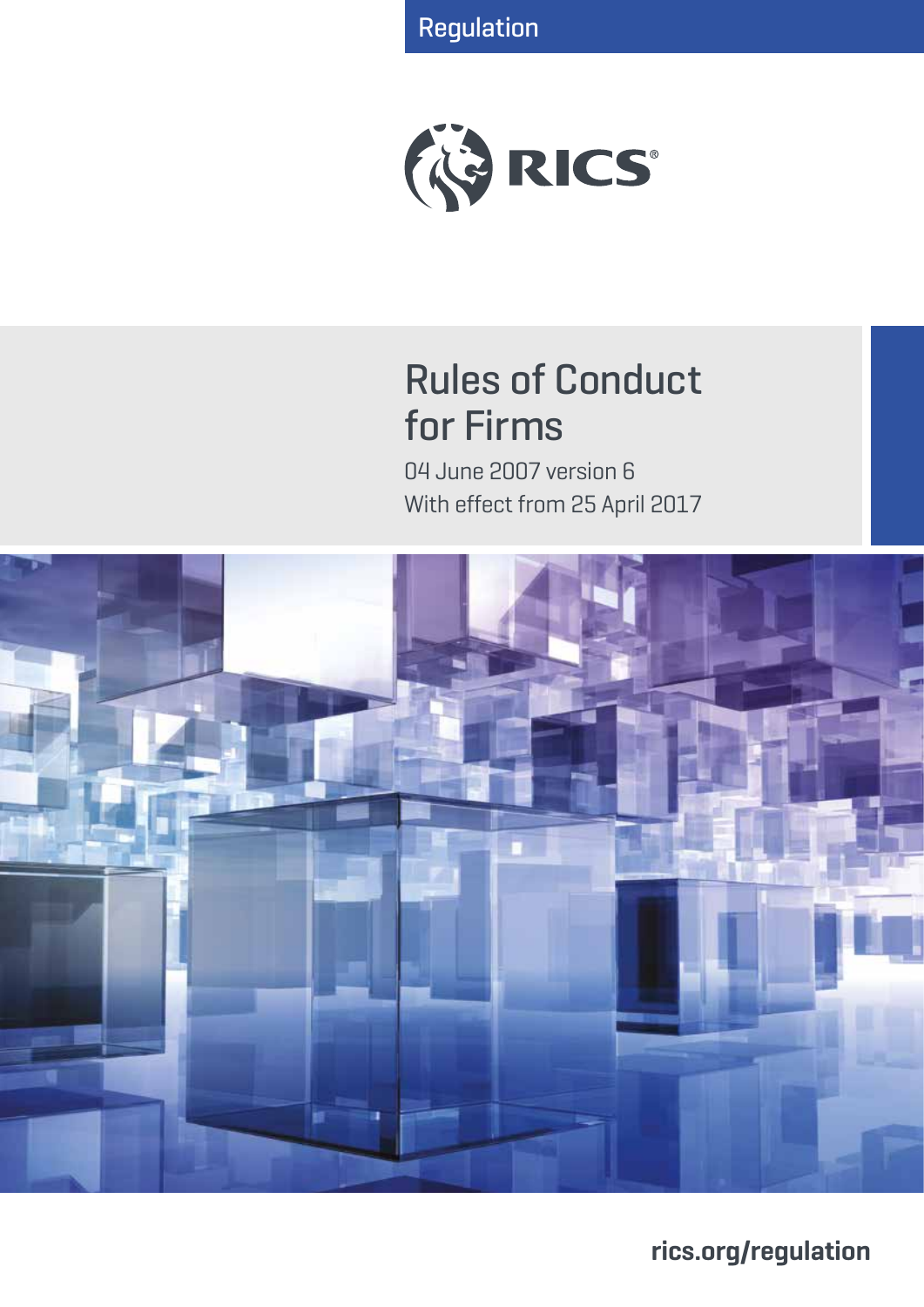# Introduction

The *Rules of Conduct for Firms* apply to all Firms worldwide. They cover those matters for which Firms are responsible and accountable. The Rules focus on our regulatory goals and adopt the five principles of better regulation:

- Proportionality.
- Accountability.
- Consistency.
- Targeting.
- Transparency.

For Firms requiring further guidance, we have prepared a series of help sheets on different aspects of the rules. These can be found at www.rics.org/regulation. These Rules provide a strong foundation for RICS and its Firms, helping to protect the public and uphold the reputation of the profession.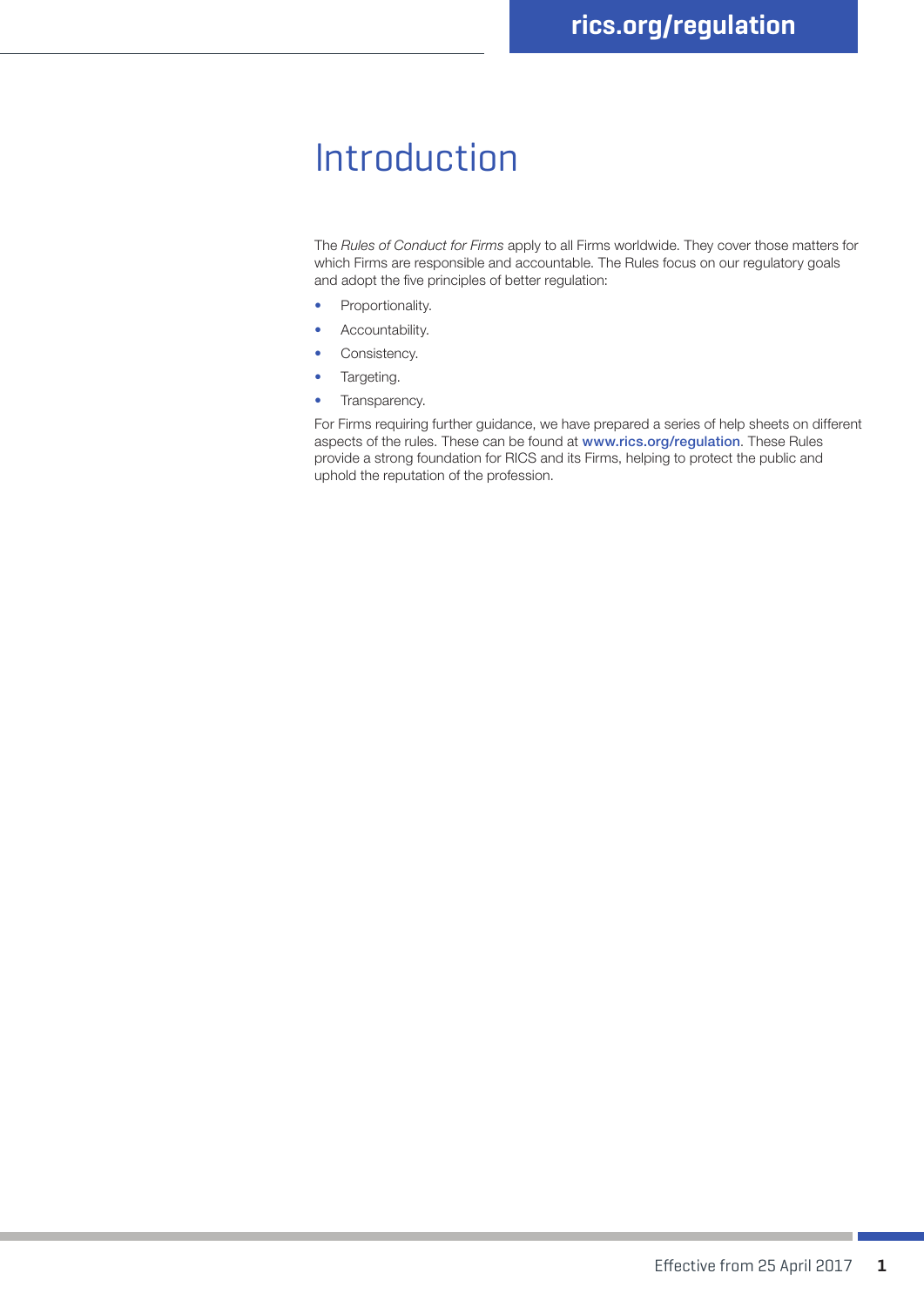

These *Rules of Conduct for Firms* are made by the Regulatory Board of the Royal Institution of Chartered Surveyors (RICS) under Article 18 of the Supplemental Charter 1973 and Bye-Law 5 of RICS Bye-Laws. Version 6 of these Rules shall apply from 25 April 2017.

### **Scope**

These Rules set out the standards of professional conduct and practice expected of Firms registered for regulation by RICS. These Rules do not repeat obligations placed on Firms by the general law, for example in the areas of discrimination and employment.

Not every shortcoming on the part of a Firm, nor failure to comply with these Rules, will necessarily give rise to disciplinary proceedings. However, a failure to follow any guidance associated with the Rules is a factor that will be considered should it be necessary to examine the activities of a Firm. In such circumstances the Firm may be asked to justify the steps it took and this may be taken into account. A Firm should be guided as much by the spirit of the Rules as by the express terms.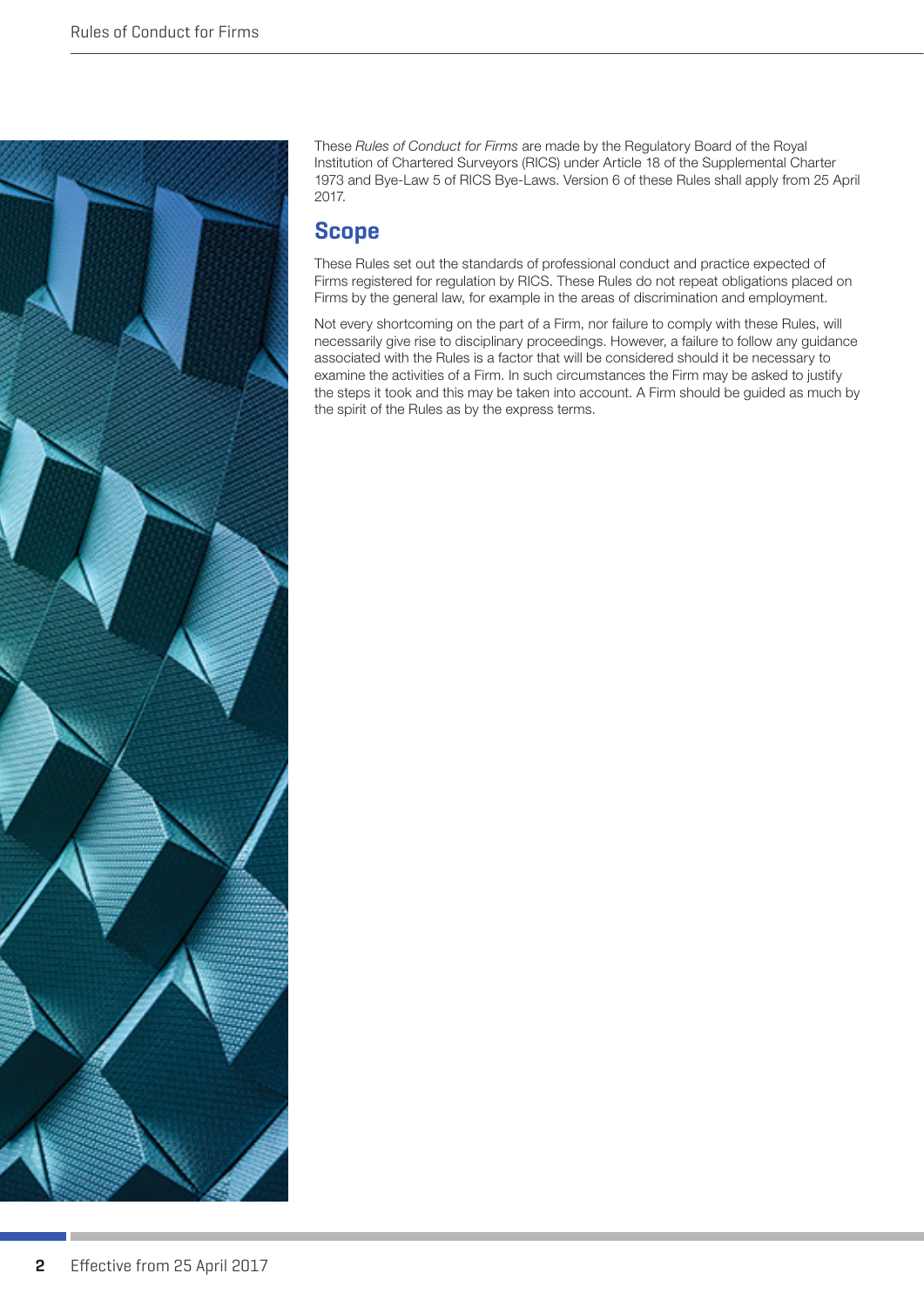# Part I General Interpretation

1 In these Rules, unless the context otherwise requires:

Providing a surveying service to the public means acting to provide a service(s) considered by RICS to be within those which are the responsibility of RICS' Professional Groups to professional, corporate, institutional and all other clients.

**Contact Officer** means the individual designated by the Firm to be the main liaison point between the Firm and RICS and the person authorised by the Firm to submit the Firm's Annual Return.

**Firm** means:

- **a.** the whole or part of any body corporate or
- **b.** a partnership or
- c. a limited liability partnership or
- d. an unincorporated practice of a sole practitioner concerned with the business of surveying or providing other related services, which is regulated by RICS or
- e. an equivalent in any of the world regions to any of the above in a–d.

### **Communication**

- 2 RICS will communicate with Members by any of the following:
	- a. post
	- b. fax
	- c. e-mail
	- d. telephone or
	- e. in person.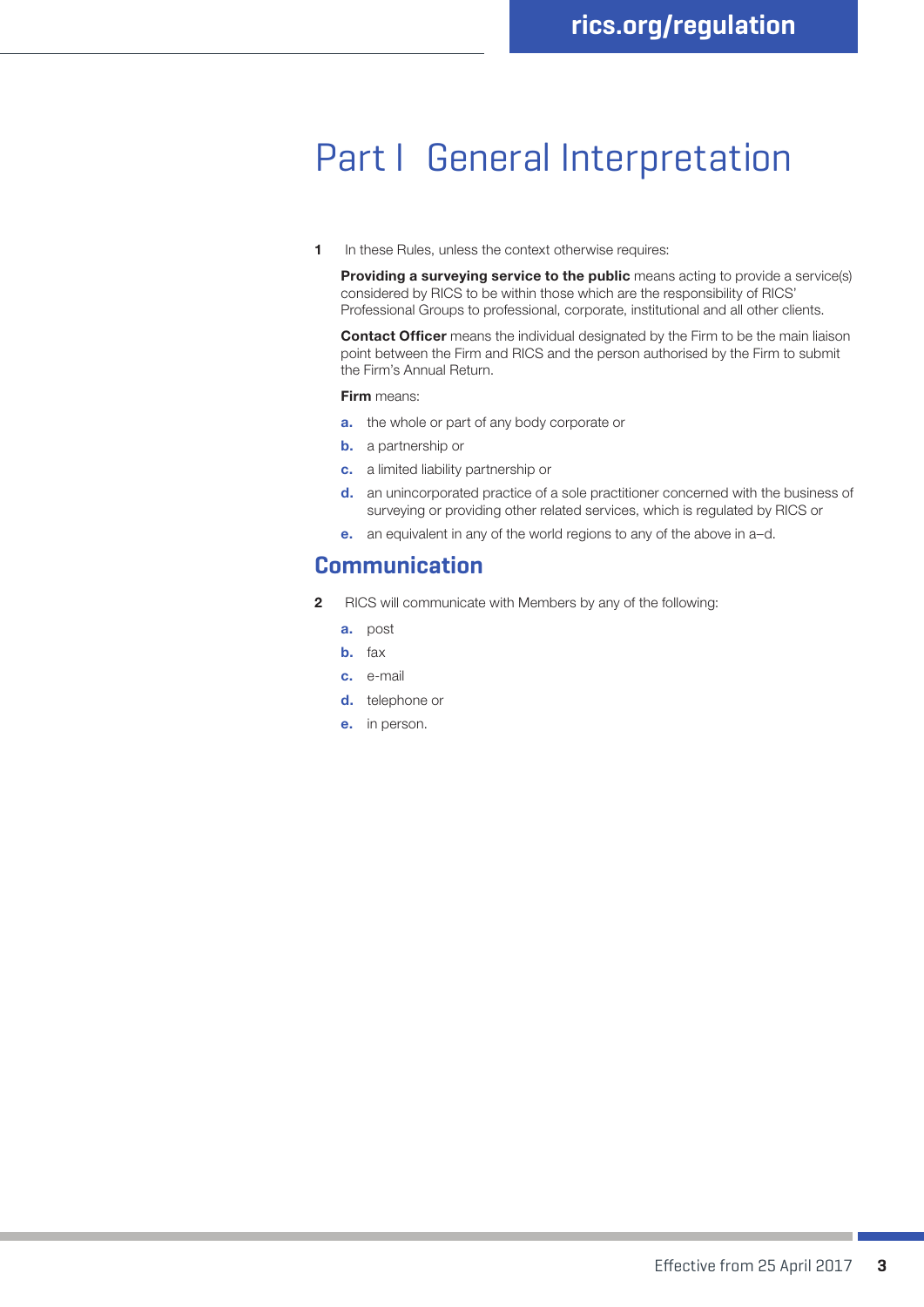

# Part II Conduct of Business

## **Professional behaviour**

**3** A Firm shall at all times act with integrity and avoid conflicts of interest and avoid any actions or situations that are inconsistent with its professional obligations.

### **Competence**

4 A Firm shall carry out its professional work with due skill, care and diligence and with proper regard for the technical standards expected of it.

### **Service**

5 A Firm shall carry out its professional work with expedition and with proper regard for standards of service and customer care expected of it.

## **Training and Continuing Professional Development (CPD)**

6 A Firm shall have in place the necessary procedures to ensure that all its staff are properly trained and competent to do their work.

## **Complaints handling**

7 A Firm shall operate a complaints-handling procedure and maintain a complaints log. The complaints-handling procedure must include an Alternative Dispute Resolution (ADR) mechanism that is approved by the Regulatory Board.

## **Clients' money**

8 A Firm shall preserve the security of clients' money entrusted to its care in the course of its practice or business.

## **Indemnity**

9 A firm shall ensure that all previous and current professional work is covered by adequate and appropriate indemnity cover which meets standards approved by the Regulatory Board.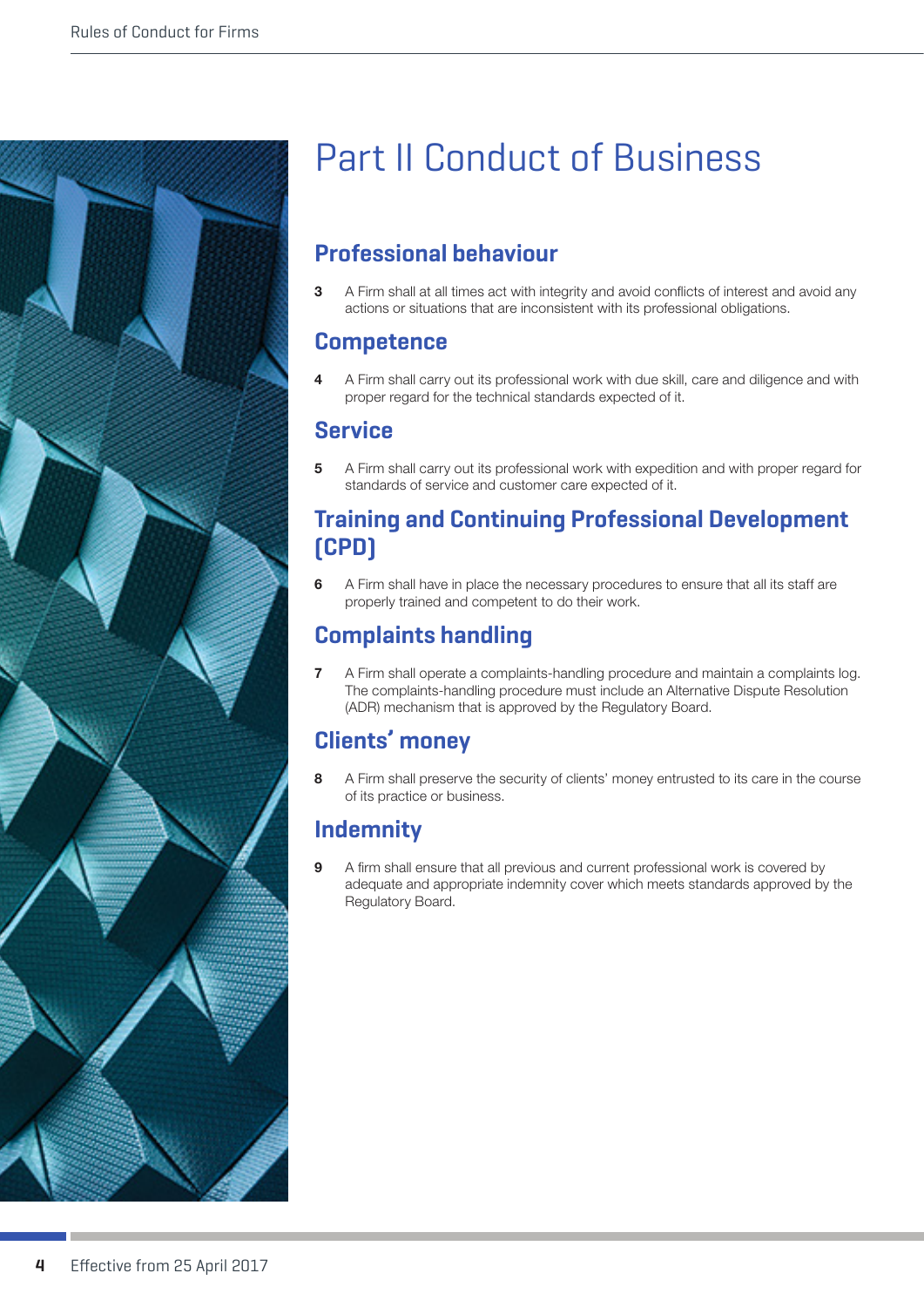# Part III Firm Administration

### **Advertising**

10 A Firm shall promote its professional services only in a truthful and responsible manner.

### **Solvency**

11 A Firm shall ensure that its finances are managed appropriately.

### **Arrangements to cover the incapacity or death of a sole practitioner**

12 A Firm which has a sole principal (i.e. a sole practitioner or a sole director in a corporate practice) shall have in place appropriate arrangements in the event of that sole principal's death or incapacity or other extended absences.

### **Use of designations**

13 A Firm registered for regulation must display on its business literature, in accordance with the Regulatory Board's published policy on designations, a designation to denote that it is regulated by RICS.

### **Information to RICS**

14 A Firm shall submit in a timely manner such information about its activities, and in such form, as the Regulatory Board may reasonably require.

### **Co-operation**

15 A Firm shall co-operate fully with RICS staff and any person appointed by the Regulatory Board.